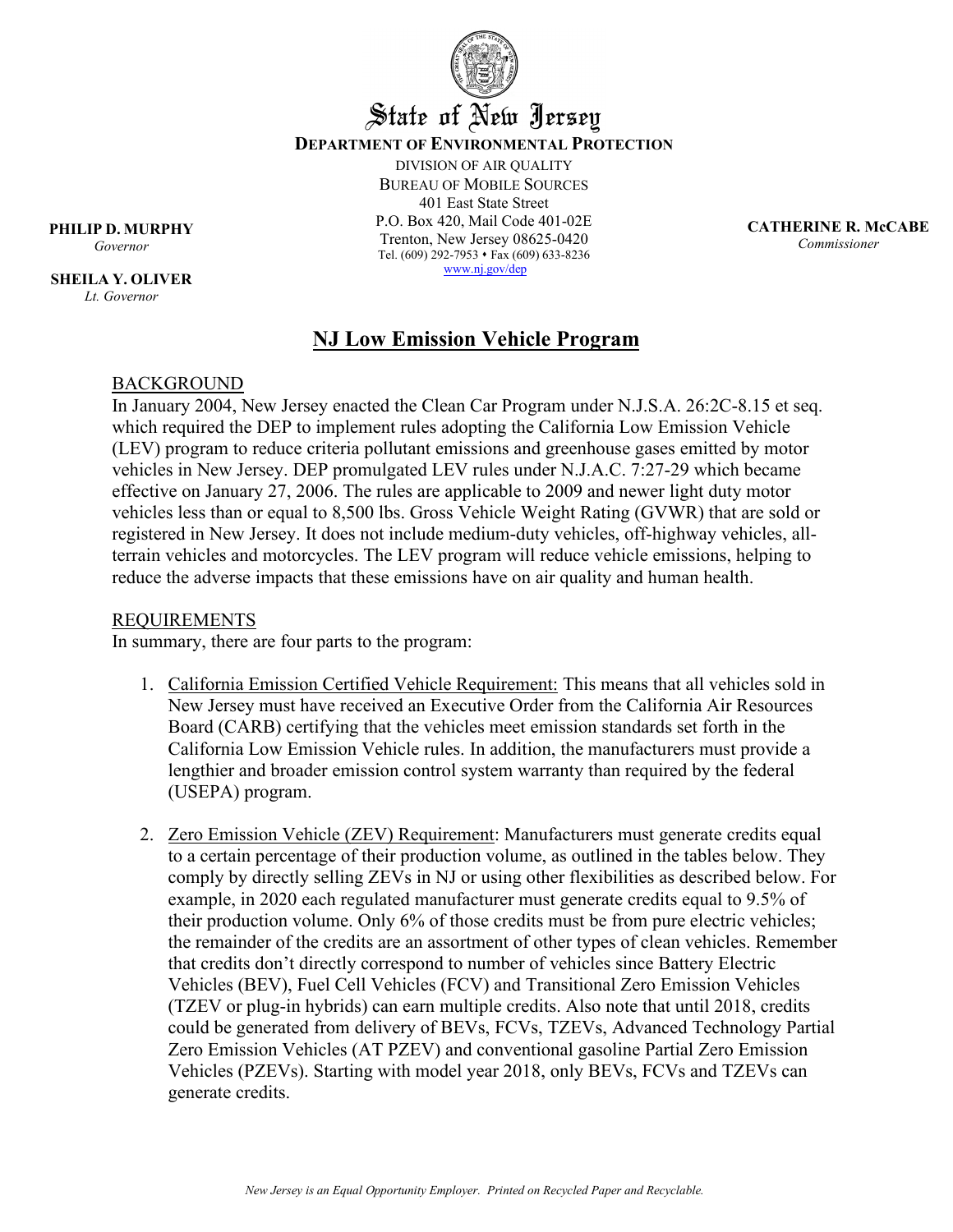Various flexibilities exist to help with compliance:

- There was a "travel" provision that allowed a manufacturer to sell a BEV in California and get partial credit towards New Jersey's requirements until 2017.
- Manufacturers can use previously earned credits to comply. The credits can be generated from over complying in a previous year or can be purchased from other manufacturers who are unregulated or who have excess credits banked.
- Starting in 2015/2016, a new "pooling" provision allows manufacturers to comply by placing a vehicle in one northeastern state and using some of the generated credits to meet its compliance obligation in NJ.

In addition, there are two compliance paths available to manufacturers. The standard one is set forth in Table 1. Manufacturers may opt for the alternate compliance path in Table 2 which provides flexibility in meeting ZEV requirements.

| Requirement<br>by Model Year Percent | <b>Total ZEV</b><br>Requirement | Minimum<br>percent of<br>credit from<br><b>ZEVs</b> | Allowable<br>percent of<br>credit from<br><b>TZEVs</b> | Allowable<br>percent of<br>credit from<br><b>ATPZEVs</b> | Allowable<br>percent of<br>credit from<br><b>PZEVs</b> |
|--------------------------------------|---------------------------------|-----------------------------------------------------|--------------------------------------------------------|----------------------------------------------------------|--------------------------------------------------------|
| 2012-2014                            | 12.0                            | 0.79                                                | 2.21                                                   | 3.0                                                      | 6.0                                                    |
| 2015-2017                            | 14.0                            | 3.0                                                 | 3.0                                                    | 2.0                                                      | 6.0                                                    |
| 2018                                 | 4.5                             | 2.0                                                 | 2.5                                                    |                                                          |                                                        |
| 2019                                 | 7.0                             | 4.0                                                 | 3.0                                                    |                                                          |                                                        |
| 2020                                 | 9.5                             | 6.0                                                 | 3.5                                                    |                                                          |                                                        |
| 2021                                 | 12.0                            | 8.0                                                 | 4.0                                                    |                                                          |                                                        |
| 2022                                 | 14.5                            | 10.0                                                | 4.5                                                    |                                                          |                                                        |
| 2023                                 | 17.0                            | 12.0                                                | 5.0                                                    |                                                          |                                                        |
| 2024                                 | 19.5                            | 14.0                                                | 5.5                                                    |                                                          |                                                        |
| 2025                                 | 22.0                            | 16.0                                                | 6.0                                                    |                                                          |                                                        |

#### **Table 1: TRADITIONAL COMPLIANCE PATH**